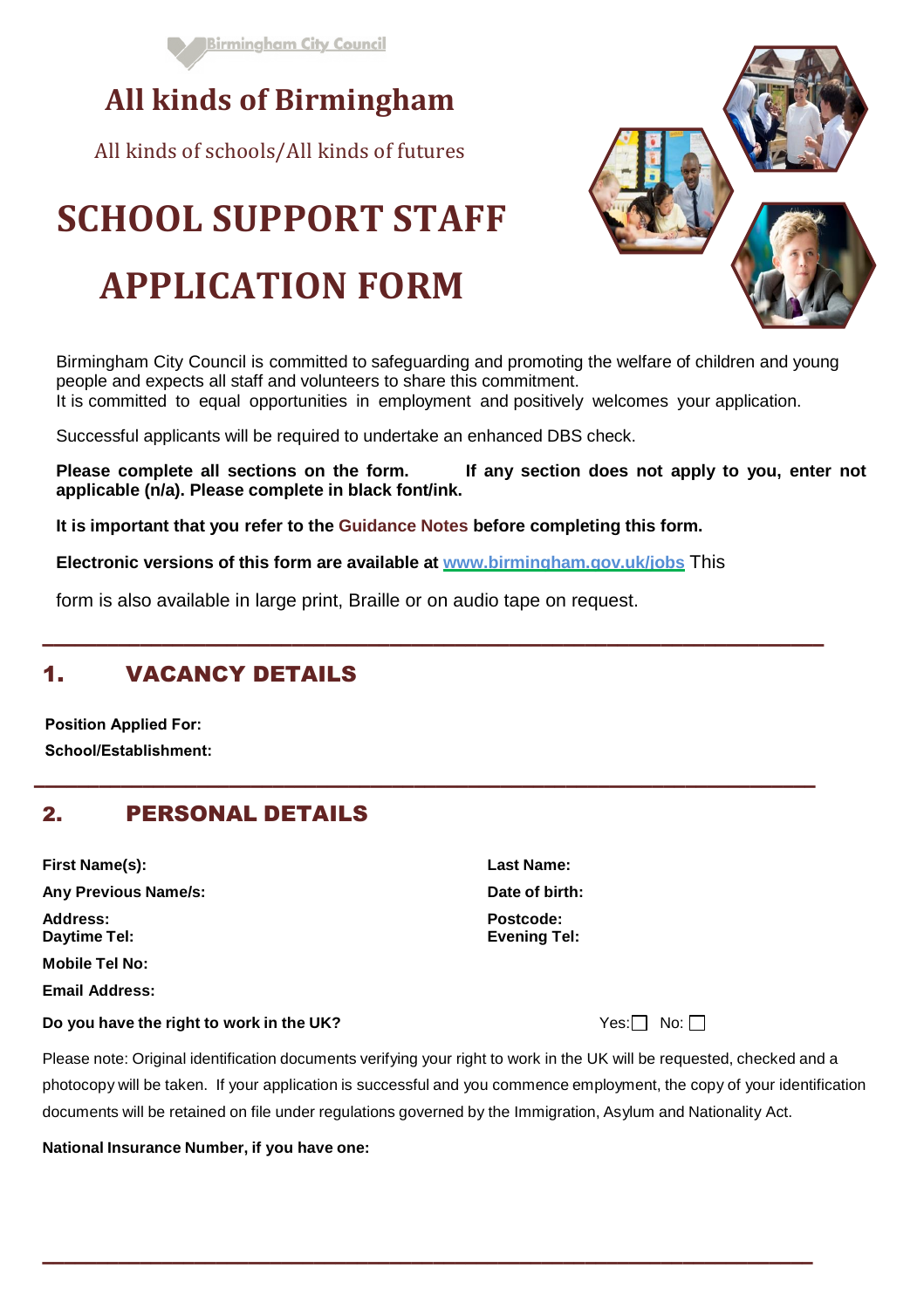# 3. GENERAL INFORMATION

**Are you related to or do you have a close relationship with: A Birmingham Councillor; Birmingham School Governor; an employee of the school to which you are applying, or an employee of Birmingham City Council?** 

| Yes: $\Box$      | $No:$ $\vert \ \vert$           |                                                             |                        |
|------------------|---------------------------------|-------------------------------------------------------------|------------------------|
|                  | If yes, please provide details: |                                                             |                        |
| Name:            |                                 | <b>Relationship:</b>                                        |                        |
| <b>Position:</b> |                                 | Department:                                                 |                        |
|                  |                                 | Do you wish to job share the position you are applying for? | Yes: $\Box$ No: $\Box$ |

–––––––––––––––––––––––––––––––––––––––––––––––––––––––––––––––––––---------

# 4. ARRANGEMENTS FOR INTERVIEW

**If you have disability, are there any arrangements which we can make for you if you are called for an interview and or/work based exercise?** Yes:  $\Box$  No:

**If yes, please specify, (e.g. ground floor venue, sign language, interpreter, audioloop, etc):**

# 5. EDUCATION/QUALIFICATIONS (Start with Secondary first)

–––––––––––––––––––––––––––––––––––––––––––––––––––––––––––––––––––––––

| From |    | $\overline{\mathsf{T}}$ o |  | Secondary<br>school/College/University, | Examinations<br>taken or to be | Results       | Date                |
|------|----|---------------------------|--|-----------------------------------------|--------------------------------|---------------|---------------------|
| Mth  | Yr | Yr<br>Mth                 |  | etc.                                    | taken                          | and<br>Grades | gained/<br>expected |
|      |    |                           |  |                                         |                                |               |                     |
|      |    |                           |  |                                         |                                |               |                     |
|      |    |                           |  |                                         |                                |               |                     |
|      |    |                           |  |                                         |                                |               |                     |
|      |    |                           |  |                                         |                                |               |                     |
|      |    |                           |  |                                         |                                |               |                     |
|      |    |                           |  |                                         |                                |               |                     |

# 6. TRAINING (Most recent first)

| Year | Organising body | Course title | Length of course |
|------|-----------------|--------------|------------------|
|      |                 |              |                  |
|      |                 |              |                  |
|      |                 |              |                  |
|      |                 |              |                  |
|      |                 |              |                  |
|      |                 |              |                  |
|      |                 |              |                  |

––––––––––––––––––––––––––––––––––––––––––––––––––––––––––––––––––––––––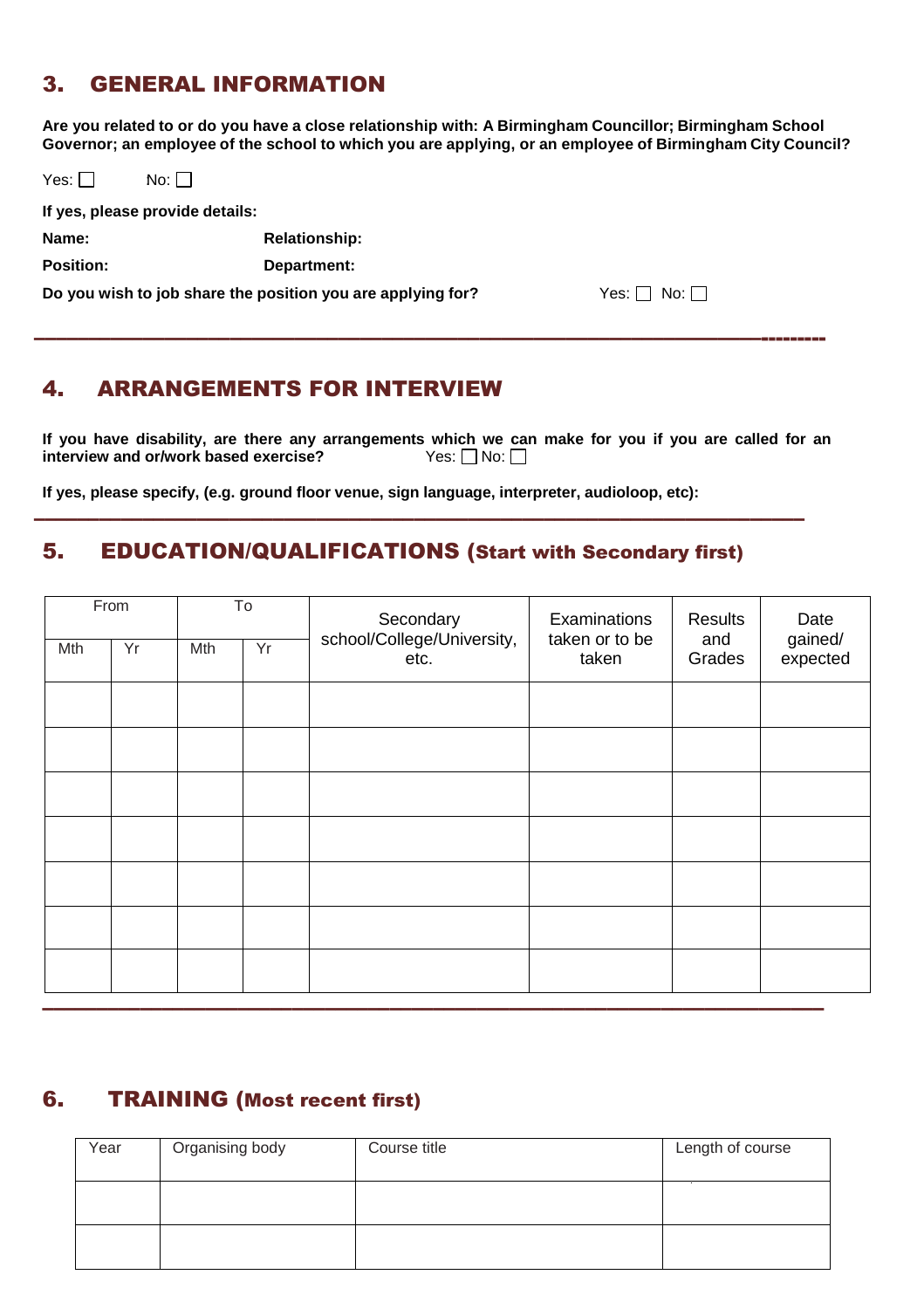## 7. MEMBERSHIP

Please indicate membership of any organisation/s relevant to this position

**Name of organisation** 

**Type of membership Date of membership** 

## 8. PAST EMPLOYMENT & EXPERIENCE

Please complete the following, in full chronological order, starting with your current employment/experience. For safeguarding purposes, it is essential that all gaps in your employment history are fully accounted for. Please also include any breaks in employment history together with the reason for the break.

––––––––––––––––––––––––––––––––––––––––––––––––––––––––––––––––––––––––

| From |    | To  |    | Employer | Job Title | Reason for<br>change |
|------|----|-----|----|----------|-----------|----------------------|
| Mth  | Yr | Mth | Yr |          |           |                      |
|      |    |     |    |          |           |                      |
|      |    |     |    |          |           |                      |
|      |    |     |    |          |           |                      |
|      |    |     |    |          |           |                      |
|      |    |     |    |          |           |                      |
|      |    |     |    |          |           |                      |

# 9. PRESENT AND MOST RECENT EMPLOYMENT (If any)

––––––––––––––––––––––––––––––––––––––––––––––––––––––––––––––––––––––––

––––––––––––––––––––––––––––––––––––––––––––––––––––––––––––––––––––––––

**Job title: Employer: Salary: Date Started: Date left (if applicable): Address: Post code: Reason/s for leaving (if applicable):**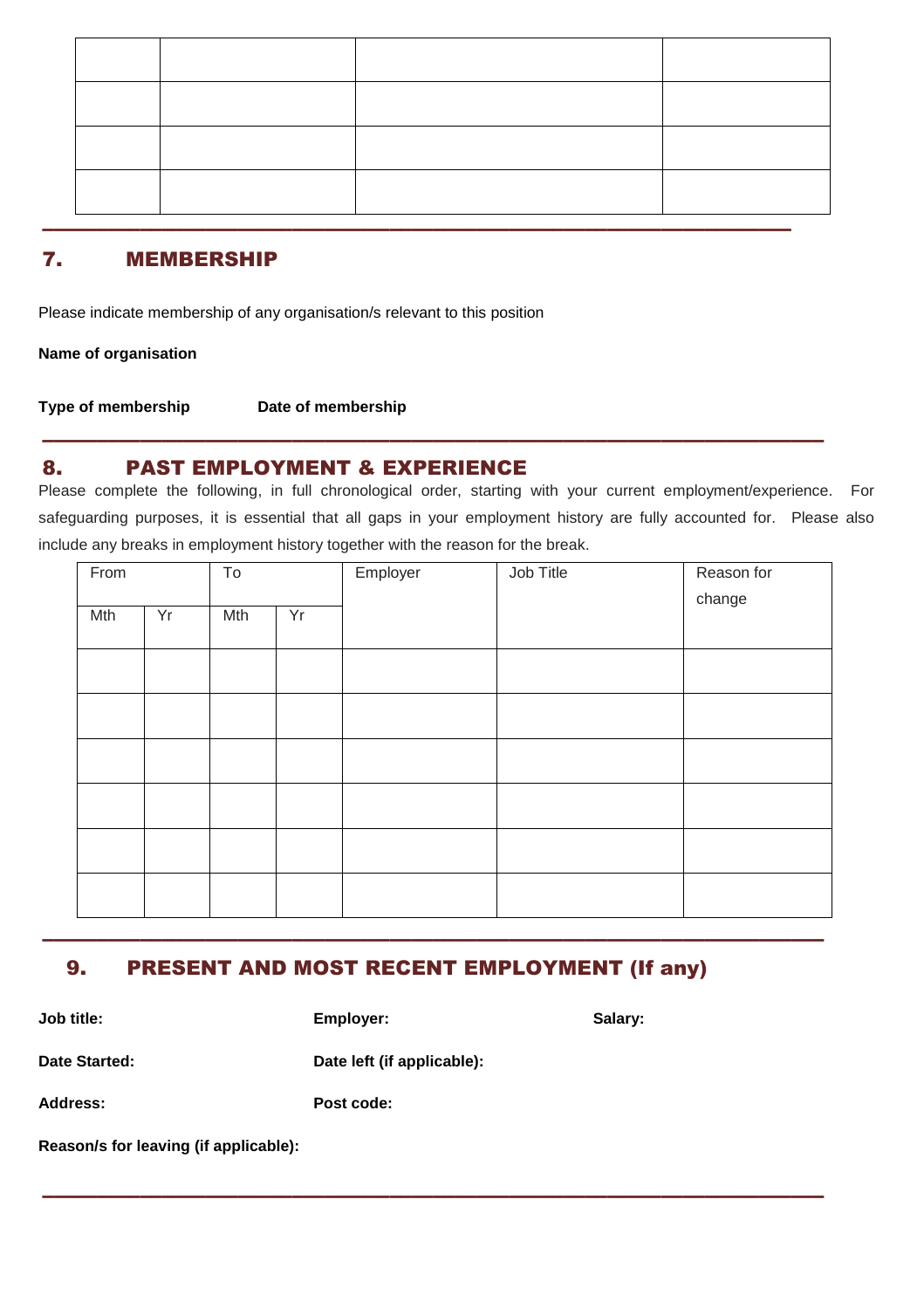# 10. ILL HEALTH RETIREMENT/DISMISSAL

| Have you ever taken ill health retirement from Birmingham City Council?                                                                               | Yes: $\Box$ No: $\Box$ |
|-------------------------------------------------------------------------------------------------------------------------------------------------------|------------------------|
| If yes, date:                                                                                                                                         |                        |
| <b>Name of Department:</b>                                                                                                                            |                        |
| Have you ever been dismissed from a school for misconduct?                                                                                            | Yes: $\Box$ No: $\Box$ |
| If yes, date:                                                                                                                                         |                        |
| Name of school and LA:                                                                                                                                |                        |
| Please attach full details of the reason for the dismissal in a sealed envelope marked 'Private and Confidential' and return<br>with you application. |                        |
| Have you ever been dismissed for misconduct from a Birmingham City Council Department?                                                                |                        |

#### **If yes, date:**

#### **Name of school and LA:**  $\blacksquare$  No:  $\blacksquare$  No:  $\blacksquare$  No:  $\blacksquare$

Please attach full details of the reason for the dismissal in a sealed envelope marked 'Private and Confidential' and return with you application.

––––––––––––––––––––––––––––––––––––––––––––––––––––––––––––––––––––––––

*(Please be assured that providing this information will not necessarily bar you from employment)*

# 11. WRITTEN REFERENCES

Please give the name of two referees, one of whom should be your current or most recent employer. If this employment has been within a school, this would normally be your head teacher, unless in exceptional circumstances. If you are not currently working with children, but have previously done so, one referee must be the most recent employer who employed you to work with children.

Head teacher applicants from maintained schools should provide the name of a senior officer designated to respond on behalf of the maintaining authority of their current or most recent school. Head teacher applicants from academies or other independent schools should provide the name of an appropriate person responding on behalf of the Academy Trust or other employer. The second referee would normally be the Chair of Governors at that school.

Written references will not be accepted from relatives or people writing solely in the capacity of friends. Please try and include an email address

| Name:                       |           |
|-----------------------------|-----------|
| <b>Address:</b>             | Postcode: |
| <b>Telephone Number:</b>    |           |
| Email:                      |           |
| <b>Relationship to You:</b> |           |
|                             |           |
|                             |           |
| Name:                       |           |
| <b>Address:</b>             | Postcode: |
| <b>Telephone Number:</b>    |           |
| Email:                      |           |
| <b>Relationship to You:</b> |           |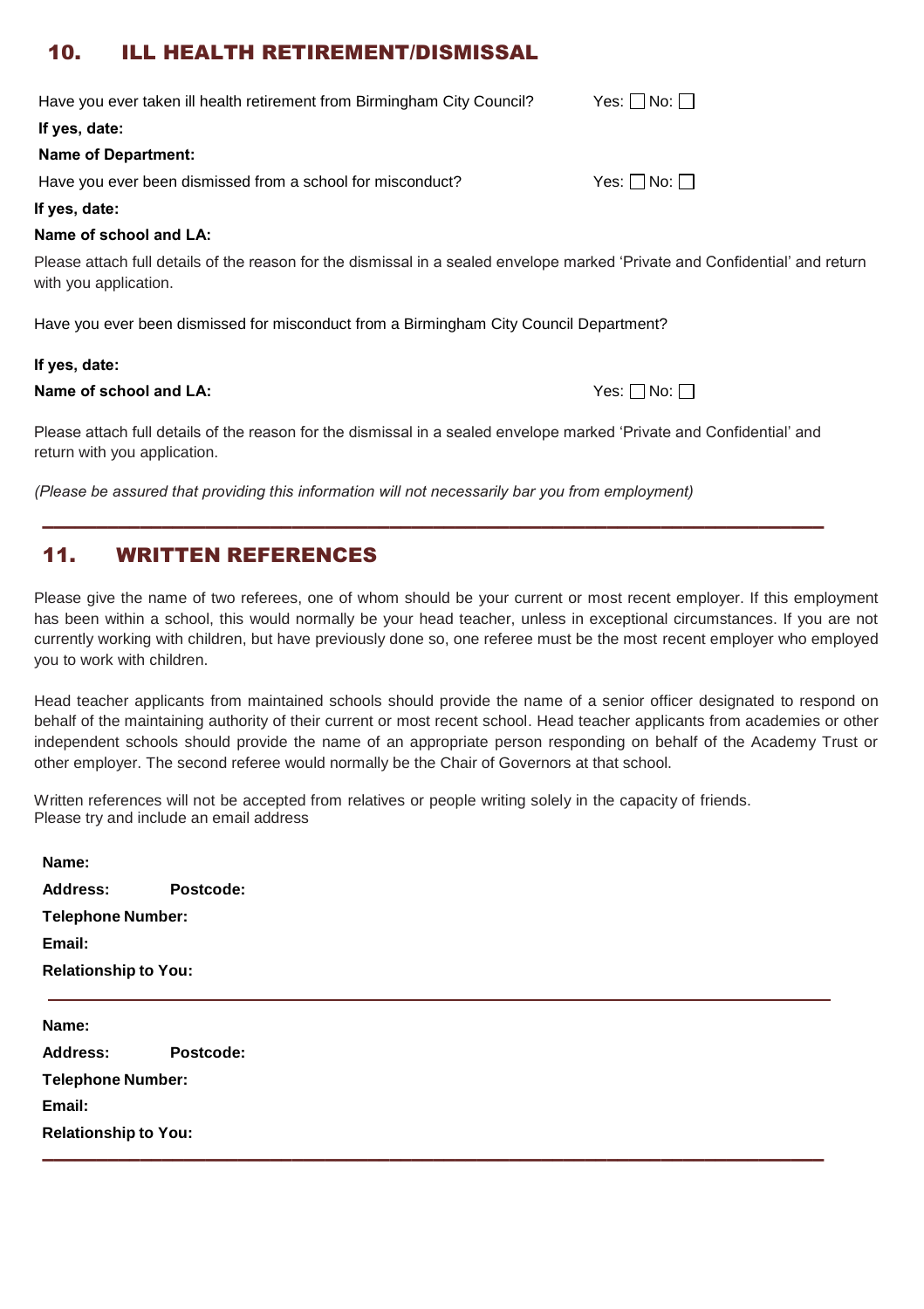APPLICATION *(No more than 3 sides of A4 paper in total)*

# 13. CONSENT, DISCLOSURE AND CONFIRMATION

#### Consent

The information collected on this form and other information which constitutes your personnel record will be used in compliance with the Data Protection Act 1998. The information is being collected for the purpose of administering the employment and training of employees.

––––––––––––––––––––––––––––––––––––––––––––––––––––––––––––––––––––––––

The information may be disclosed, as appropriate, within the City Council, to governors of schools, to Occupational Health and to other relevant public and statutory bodies. You should also note that because we have a duty to protect the public funds we handle, we might need to use the information you have provided on this form to prevent and detect fraud. We may also share this information for the same purposes with other organisations, which handle public funds.

I consent to my employer recording and processing the information detailed in this application form. I understand that this information may be used by my employer in pursuance of its business purposes and my consent is conditional upon my employer complying with their obligations under the Data Protection Act 1998.

Application forms of unsuccessful candidates will be destroyed after six months following an appointment to the job.

#### **Disclosure**

Under the Rehabilitation of Offenders Act 1974 (exceptions) Order 1975 you must disclose all cautions and convictions even if they are spent, unless they are protected cautions and convictions.

Protected cautions and convictions are not subject to disclosure to employers and cannot be taken into account. Guidance and criteria on the filtering of cautions and convictions can be found at the Disclosure and Barring Service website – <https://www.gov.uk/government/collections/dbs-filtering-guidance>

If you do have any convictions, cautions, reprimands or warnings; before signing this section of the application form, you must check the filtering rules to determine if you should declare them or if they are now 'protected' and no longer require disclosure.

#### **Failure to disclose any previous convictions, cautions, warnings, reprimands or bind-overs that are not protected could result in dismissal should it be subsequently discovered.**

Having a criminal conviction will not necessarily bar you from employment. Any information given, either when returning this application form or at interview will be entirely confidential and will be considered only in relation to this application.

#### **Please tick one of the following statements:**

I confirm that **I have NO criminal convictions,** cautions, warnings, reprimands or bind-overs; not barred or disqualified from working with children.  $\Box$ 

I confirm that **I do have criminal convictions,** cautions, warnings, reprimands or bind-overs; or are barred or disqualified from working with children. I enclose full details in a sealed envelope marked 'Private and Confidential'.  $\Box$ 

## Confirmation

I hereby certify that all the information given on this form is correct and that all questions related to me have been accurately and fully answered, and that I am in possession of the certificates I claim to hold. I understand that should the information given in this application be incorrect it may result in my application being rejected, or if selected for the position, summary dismissal, and possible referral to the police.

If you are making your application in Braille or on audio tape you must declare that you have read and understood this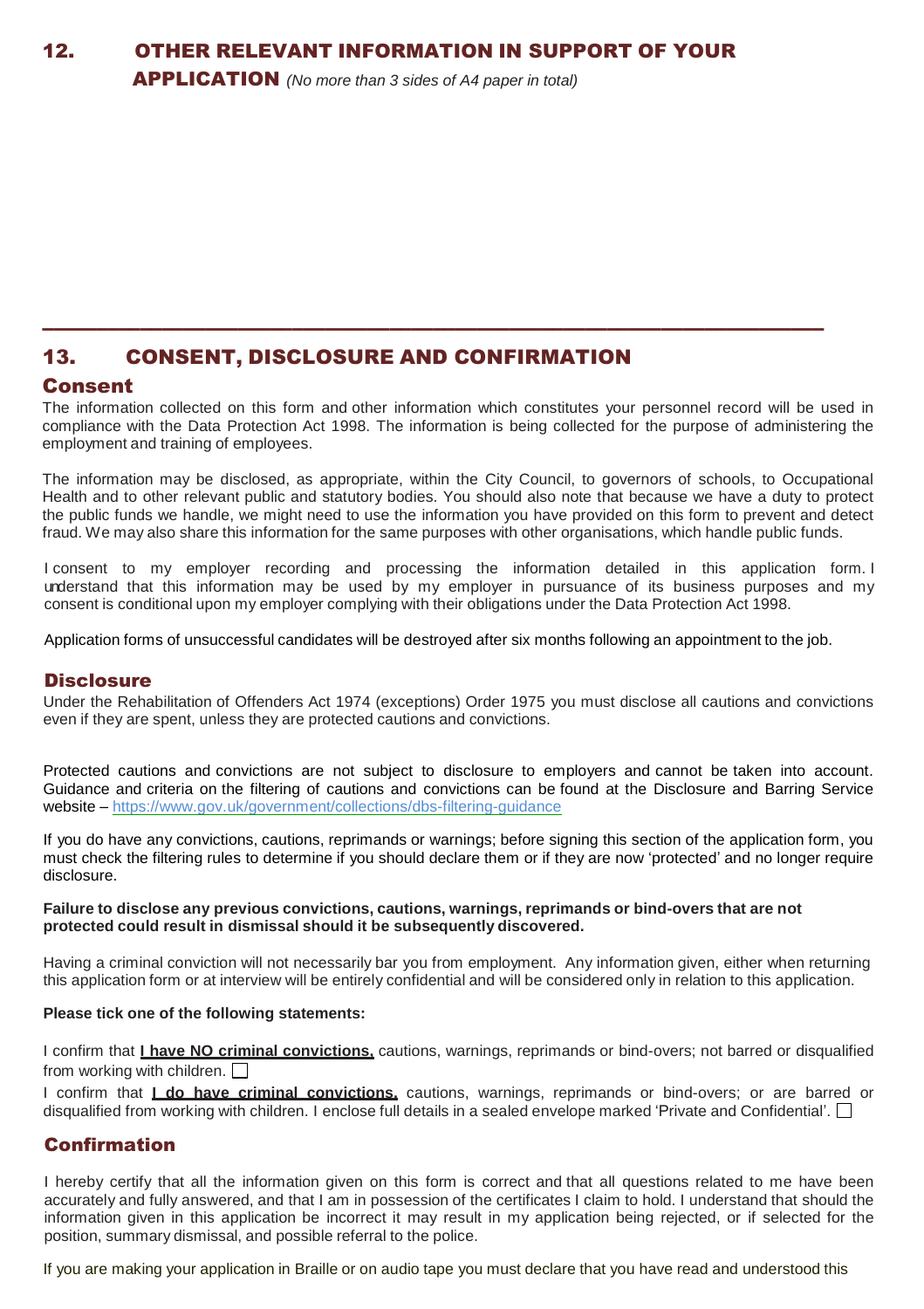section and that the information you have given is true and correct at the time of completion. You may also be required to sign a declaration to this effect at a later date.

**Signature:** 

**Date:**

**Print Name:**

## 14. RETURN ADDRESS

**Please return to:** 

#### **For School Use Only:**

Please ensure that completed applications for successful candidates are returned via the new starter form on the Schools HR Portal.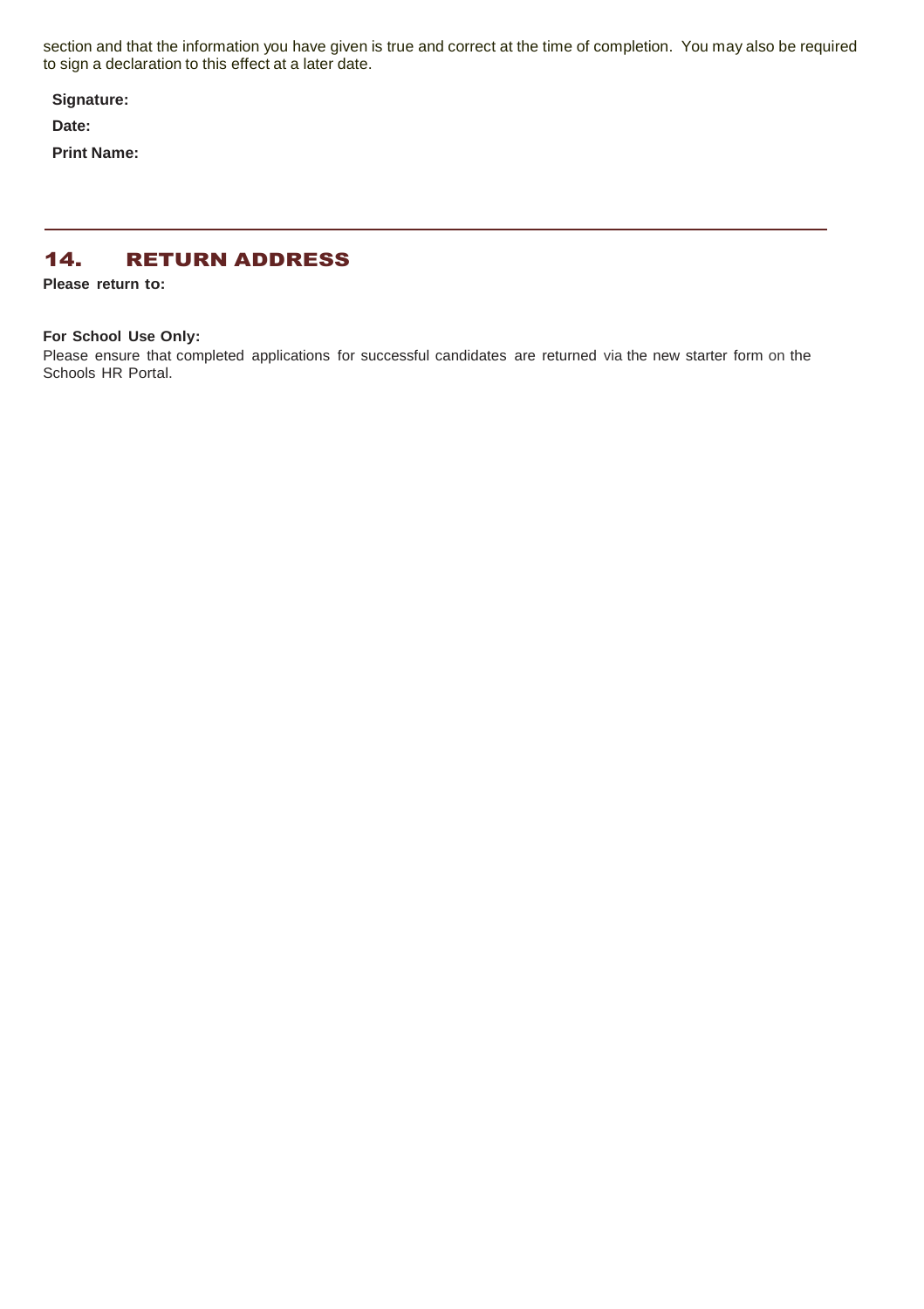# RECRUITMENT MONITORING

 $I$  am: Female  $\Box$  Male  $\Box$ 

#### Date of Birth:

|                       | To help us monitor our Equal Opportunities in Employment Policy please tick or complete the following |  |
|-----------------------|-------------------------------------------------------------------------------------------------------|--|
| boxes as appropriate: |                                                                                                       |  |

–––––––––––––––––––––––––––––––––––––––––––––––––––––––––––––––––––––

#### **ETHNIC ORIGIN**

Choose one section from (A) to (E) then tick the appropriate box to indicate your cultural background. These are based on the 2011 Census with additional categories included.

#### **A White**

| British                                                                                          | Irish $\Box$      |                     | Gypsy or Irish Traveller |                | Albanian $\square$ |
|--------------------------------------------------------------------------------------------------|-------------------|---------------------|--------------------------|----------------|--------------------|
| Any other White background, please indicate:                                                     |                   |                     |                          |                |                    |
| <b>B</b> Mixed<br>White/Black - Caribbean                                                        |                   | White/Asian $\Box$  | White/Black – Africa     | Black/Asian    |                    |
| Any other mixed background please indicate:                                                      |                   |                     |                          |                |                    |
| <b>C Asian or Asian British</b><br>Indian $\Box$<br>Any other Asian background, please indicate: | Kashmiri <b>I</b> | Pakistani $\square$ | Bangladeshi □            | Chinese $\Box$ |                    |
| D Black or Black British                                                                         |                   |                     |                          |                |                    |
| Caribbean $\Box$                                                                                 | African $\Box$    |                     |                          |                |                    |
| Any other Black background, please indicate:                                                     |                   |                     |                          |                |                    |
| <b>E Other ethnic group</b><br>Arab $\Box$                                                       | Kurdish $\Box$    | Vietnamese          |                          |                |                    |
|                                                                                                  |                   |                     |                          |                |                    |

Any other please indicate:

|  |  | Not disclosed $\Box$ |  |
|--|--|----------------------|--|
|--|--|----------------------|--|

#### **DISABILITY**

The Equality Act 2010 defines a person as having a disability if he/she has a physical or mental impairment which has a substantial and long term adverse effect on his/her ability to carry out normal day to day activities. Do you have a disability as defined above? Yes:  $\Box$  No:  $\Box$ 

If all of the above does not apply to you, however, you consider yourself to have a disability, please tick here.

#### **EMPLOYMENT STATUS**

| Are you currently employed by Birmingham City Council?                                         | Yes: 1 <sub>1</sub> | No: |
|------------------------------------------------------------------------------------------------|---------------------|-----|
| If yes please state if you are employed on a temporary, casual or permanent basis: Yes: $\Box$ |                     | No: |
| Are you currently employed by a school in Birmingham?                                          | Yes: 1 <sub>1</sub> | No: |

If yes please state if you are employed on a temporary, casual or permanent basis:

Are you currently unemployed? Are you currently unemployed?

|  | <b>WHAT IS YOUR SEXUAL ORIENTATION?</b> |  |
|--|-----------------------------------------|--|
|  |                                         |  |

| Bisexual $\Box$ | Lesbian or Gay   Heterosexual   Not Disclosed |  |
|-----------------|-----------------------------------------------|--|
|                 |                                               |  |